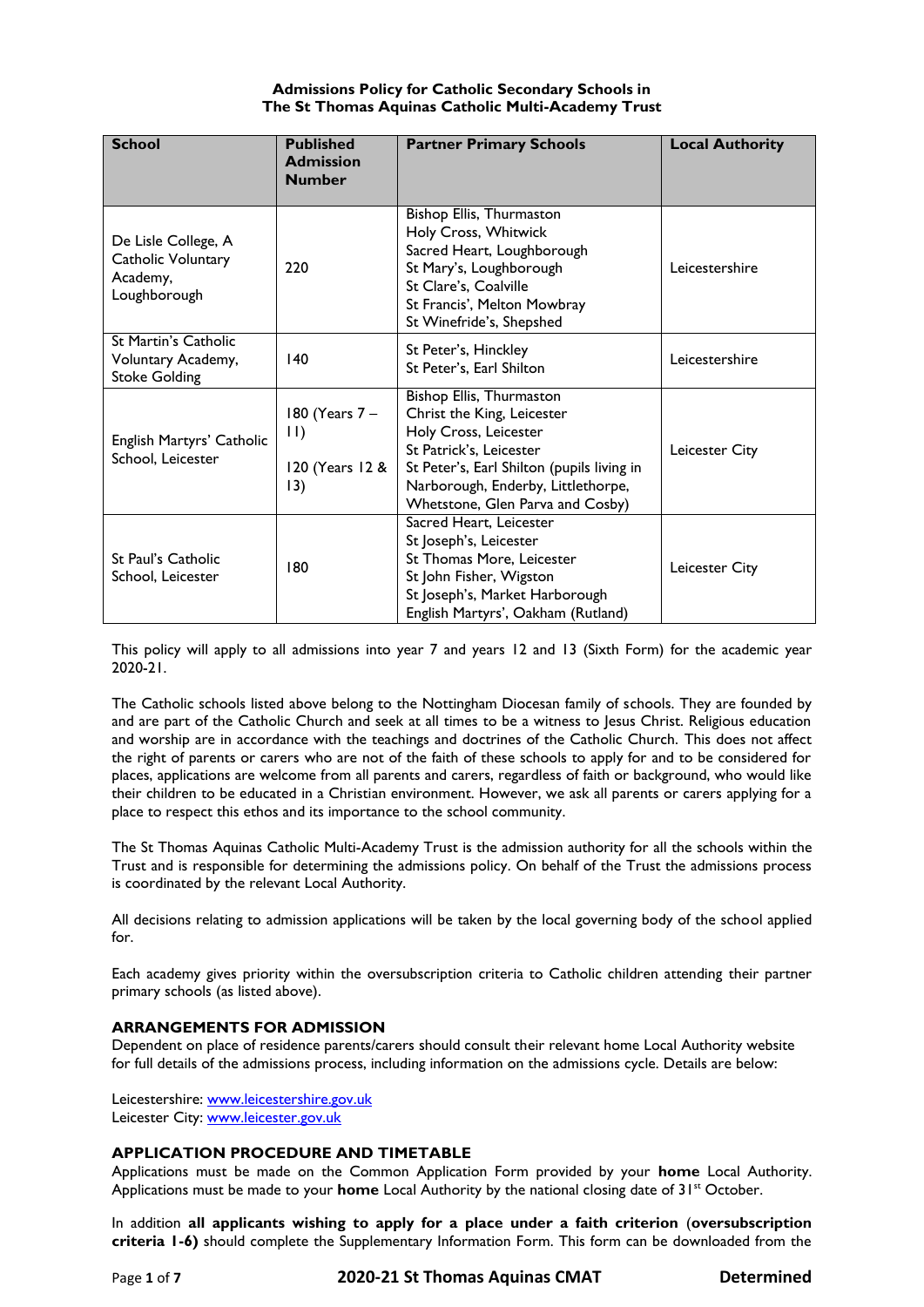Local Authority website within which the school is located and is also available from the schools. The completed form, together with any required evidence, (see notes 3-8), should be returned by the national closing date of 31<sup>st</sup> October to each Catholic school for which a preference has been specified.

**If you do not provide the additional required evidence for ranking within the faith criteria and return it by the closing date your child will be ranked in a lower admissions category and this may affect your child's chances of being offered a place.**

# **ALL APPLICATIONS – HOW PLACES ARE ALLOCATED**

The Local Authority forward details of all applicants to the relevant school local governing body. Using the information on both the Common Application Form and the Supplementary Form, each school local governing body draws up a ranked list using the oversubscription criteria listed below. The Local Authority then allocates places on behalf of the relevant school local governing body up to the admissions number. When a place can be offered at more than one of the schools listed on your application, the Local Authority will offer a place at the highest preferred school where a place is available.

# **ADMISSION OF PUPILS OUTSIDE NORMAL AGE GROUP**

Parents may seek a place for their child outside of the normal age group for example if the child is exceptionally gifted and talented or has experienced problems such as ill health. It is anticipated that children will be educated out of their normal age group in only a small number of very exceptional circumstances.

Should you wish to seek a place for your child outside of their normal age group you should still make an application for a school place for your child's normal age group and you should also submit a request for admission out of the normal age group at the same time, following the procedure set out by your **home** local authority.

In addition to taking into account the views of the head teacher, including the head teacher's statutory responsibility for the internal organisation, management and control of the school, the school local governing body will take into account the views of the parents and of appropriate medical and education professionals. A decision will then be made on which age group the child should be admitted taking into account the circumstances of each case and the best interests of the child.

Once that decision has been made the oversubscription criteria will be applied to determine if a place can be offered at the school.

Your statutory right to appeal against the refusal of a place at a school for which you have applied is unaffected. However the right to appeal does not apply if you are offered a place at the school but it is not in your preferred age group.

The school is not required to honour a decision made by another admission authority on admission out of the normal age group.

# **LATE APPLICATIONS**

Late applications will be administered in accordance with your home Local Authority Secondary Coordinated Admissions Scheme. You are encouraged to ensure that your application is submitted on time.

# **IN YEAR APPLICATIONS – APPLICATIONS DURING THE SCHOOL YEAR**

Details of the application process are available from the school and from the Local Authority within which the school is located. Once an application has been made, it will be passed to the school local governing body for consideration. A Supplementary Form should also be completed if you wish to apply for ranking within a faith criteria.

If your application is refused, parents have a statutory right to appeal (see 'Appeals' below). The appeal should be lodged within 20 school days after the date of your refusal letter.

#### **WAITING LISTS**

Parents whose children have not been offered a place will be added to the school's Waiting List unless they have been offered a place a higher preference school. The Waiting List which will be maintained until the end of the first term by the Local Authority.

At the end of the autumn term the Waiting List for admission to year 7 will be maintained by the school until the end of the Academic year.

Parents must make a further application for a school place in respect of a later academic year and if a place is not available the child's name can be added to the Waiting List for that academic year.

Page **2** of **7 2020-21 St Thomas Aquinas CMAT Determined**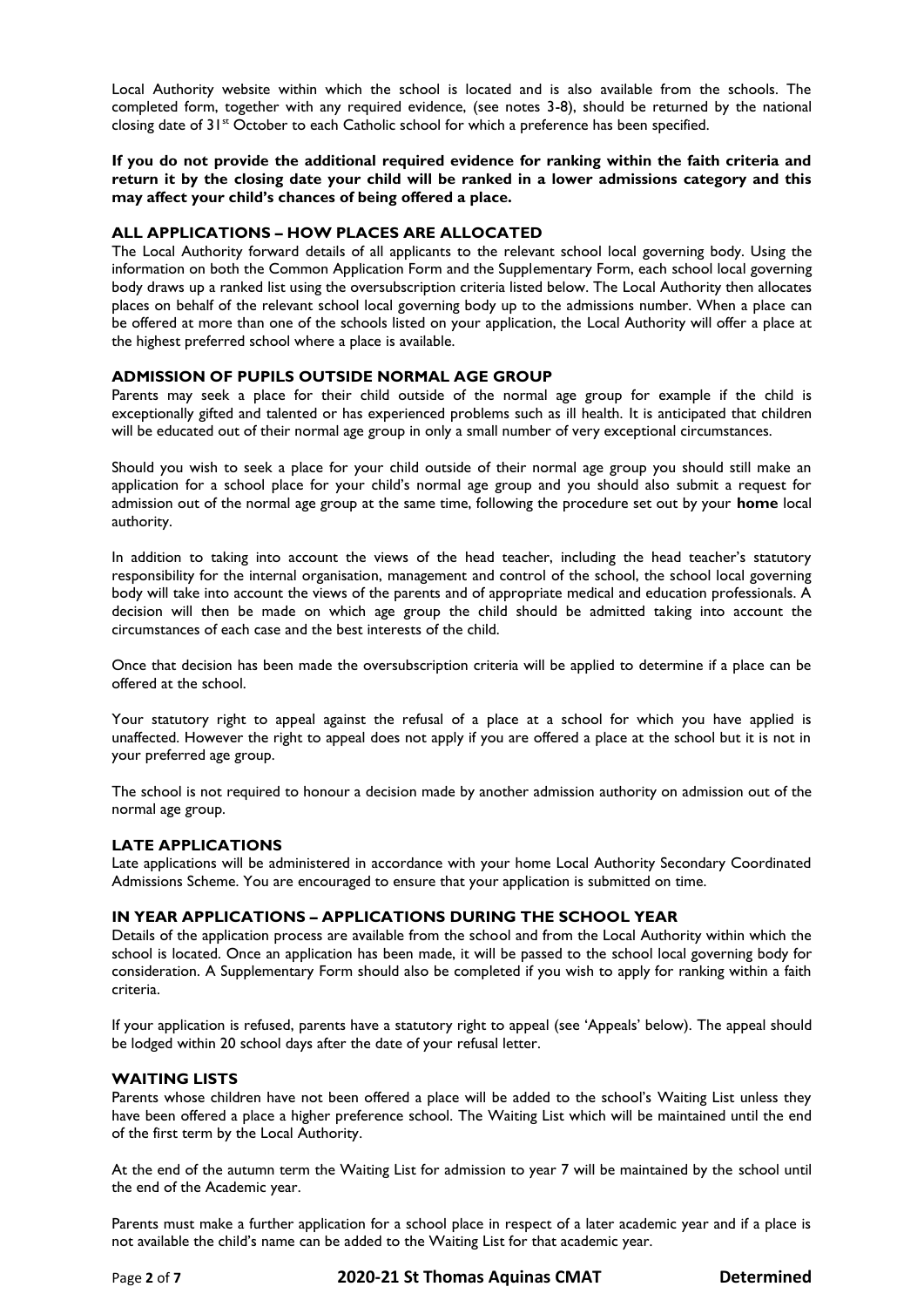Waiting Lists are ranked in the same order as the oversubscription criteria listed below. Your child's position on the Waiting List may change. This means that a child's Waiting List position during the year could go up or down. Any late applications will be added to the Waiting List in accordance with the oversubscription criteria.

Inclusion on a school's Waiting List does not mean that a place will eventually become available.

Waiting Lists for admission for year 12 and year 13 will remain open until the end of the autumn term of the year applied for.

# **APPEALS**

If a child is not offered a place, parents/carers have a statutory right to appeal. This should be done by writing to the school setting out your grounds for appeal no later than twenty school days after the decision letter has been received. The appeal will be arranged on behalf of the school local governing body by the Catholic Schools Appeals Service and will be heard by an independent panel. The decision of the panel will be binding on the school.

# **FAIR ACCESS PROTOCOLS**

Local Authorities are required to have Fair Access Protocols in order to make sure that unplaced children especially the most vulnerable, are offered a place at a suitable school as quickly as possible. This includes admitting children above the published admissions number to schools that are already full. The schools listed in this policy participate in the Fair Access Protocol operated by the Local Authority within which they are located.

#### **APPLICATIONS FOR TWINS AND MULTIPLE BIRTH PUPILS**

In cases where there is one remaining place available and the next child on the Waiting List is one of a twin or of other multiple birth groups, then both twins (or all the siblings in case of multiple births) will be admitted even if this means that the Published Admission Number will be exceeded as long as the school local governing Body decides that the education of pupils in that year group will not be detrimentally affected.

# **FRAUDULENT INFORMATION**

If the allocation of a place has been made on the basis of fraudulent or intentionally misleading information, the school local governing body reserve the right to withdraw the place.

#### **OVERSUBSCRIPTION CRITERIA**

Where a schools has more applications than places available the school local governing body will draw up a ranked list based on the criteria listed below and will allocate places accordingly.

In accordance with legislation Pupils with an Educational Health and Care Plan (EHCP) (a plan made by the Local Authority under Section 37 of the Children and Families Act 2014 which specifies the special educational provision required for a child) which names the school will be allocated a place first. This will reduce the number of places available.

- *1. Catholic children who are 'looked after' or who were 'previously looked after' (see Notes 1 and 2).*
- *2. Catholic children (see Note 2).*
- *3. Other children who are 'looked after' or who were 'previously looked after' (see Note 1).*
- *4. Catechumens, Candidates and members of Eastern Christian Churches (see Notes 3, 4 and 5)*
- *5. Children of other Christian denominations whose membership is evidenced by a minister of religion (see Note 6).*
- *6. Children of other faiths whose membership is evidenced by a religious leader (see Note 7).*
- *7. Any other children.*

*First priority within the individual criteria will be given to applications from children who attend one of the partner primary schools.*

*Second priority within the individual criteria will be given to applications for children who will have siblings (see Note 9) attending the school in years 7-11 at the proposed time of admission.*

*In the event of oversubscription within any criterion allocation of places will be decided on distance measurements supplied by the Local Authority. (See below)*

Page **3** of **7 2020-21 St Thomas Aquinas CMAT Determined**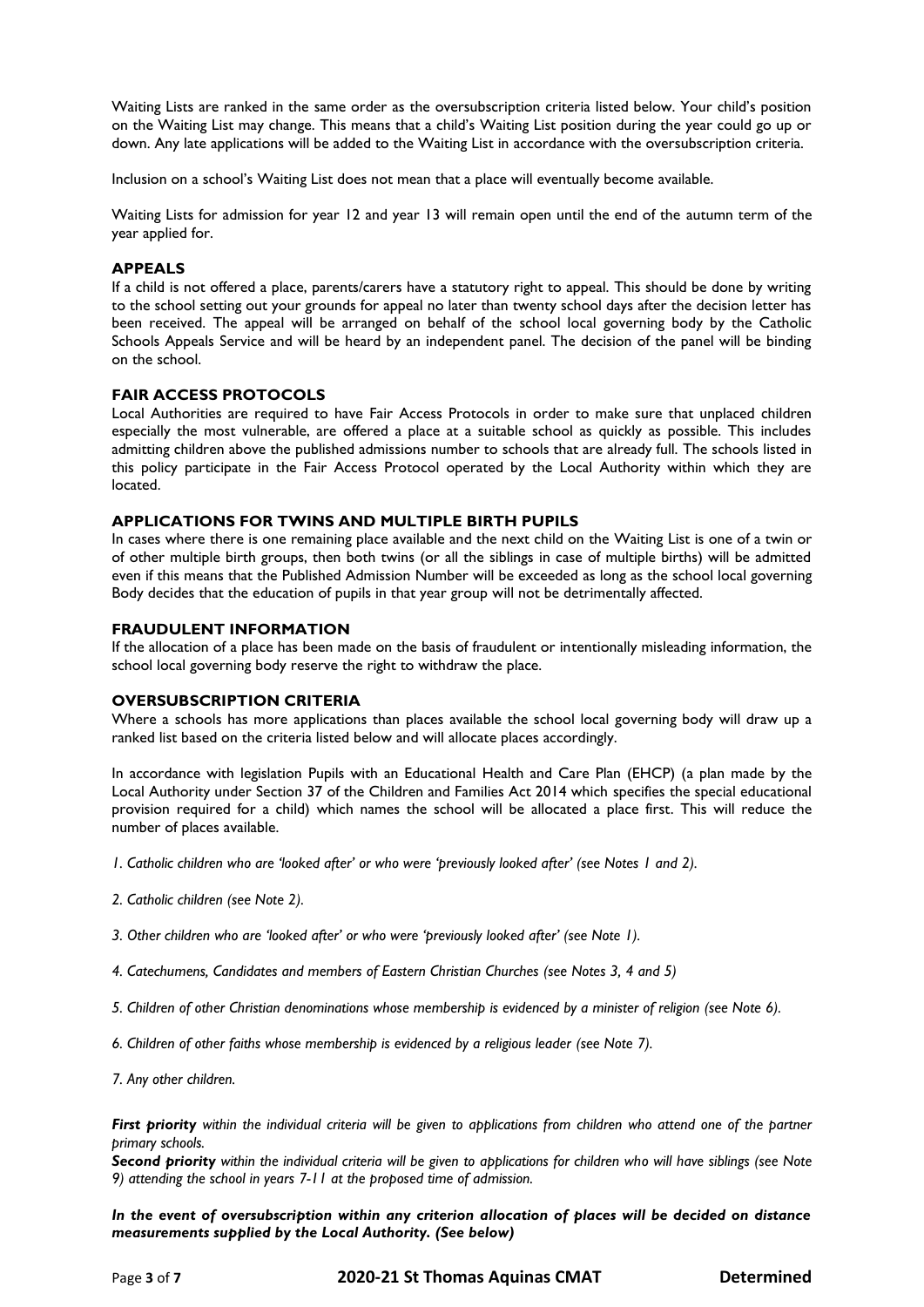Leicester city: Priority will be given to children who live nearest to the school. Measurement of distance will be in a straight line from the front door of the child's home to the school's main entrance using a computerised mapping system.

Leicestershire: Priority will be given to children who live nearest to the school. Measurement of distance will be in a straight line from the point that the home property's front entrance (including flats) meets a public highway to the school's main designated front gate, using a computerised mapping system.

### **Tie Breaker**

In a very few cases, it may not be possible to decide between the applications of those pupils who are the final qualifiers for a place (e.g. children who live at the same address or have the same distance measurement). In this exceptional situation the governors will admit the additional child above the Planned Admission Number.

### **Notes (these form part of the oversubscription criteria)**

1. A looked after child is a child who is (a) in the care of a local authority, or (b) being provided with accommodation by a local authority in the exercise of their social services functions in accordance with section 22(1) of the Children Act 1989 at the time of making an application to a school.

Previously looked after children are children who were looked after, but ceased to be so because they were adopted (or became subject to a child arrangements order or special guardianship order). This includes children who were adopted under the Adoption Act 1976 and children who were adopted under section 46 of the Adoption and Children Act 2002.

Child arrangements orders are defined in *section 8 of the Children Act 1989*, as amended by *section 12 of the Children and Families Act 2014*. Child arrangements orders replace residence orders and any residence order in force prior to 22 April 2014 is deemed to be a child arrangements order. *Section 14A of the Children Act 1989* defines a 'special guardianship order' as an order appointing one or more individuals to be a child's special guardian (or special guardians).

2. 'Catholic' means a member of a Church in full communion with the See of Rome. This includes the Eastern Catholic Churches. This will be evidenced by a certificate of baptism in a Catholic Church or a certificate of reception into full communion with the Catholic Church signed by a Catholic Priest and stamped with the parish stamp. For the purposes of this policy, it includes a looked after child who is part of a Catholic family where a letter from a priest demonstrates that the child would have been baptised or received if it were not for their status as a looked after child (i.e. a looked after child in the process of adoption by a Catholic family).

For a child to be ranked as Catholic within the oversubscription criteria evidence of Catholic baptism or reception into the Church will be required. Those who have difficulty obtaining written evidence of baptism should contact their Parish Priest.

3. 'Catechumen' means a member of the catechumenate of a Catholic Church. This will be evidenced by a certificate of reception into the order of catechumens or a letter of verification signed by the parish priest and stamped with the parish stamp.

4. 'Candidate' means a candidate for reception into the Catholic Church. This will be evidenced by a letter of verification signed by the parish priest and stamped with the parish stamp.

5. 'Eastern Christian Church' includes Orthodox Churches, and is evidenced by a certificate of baptism or reception from the authorities of that Church.

6. 'Children of other Christian denominations' means children who belong to other churches and ecclesial communities which, acknowledge God's revelation in Christ, confess the Lord Jesus Christ as God and Saviour according to the Scriptures, and, in obedience to God's will and in the power of the Holy Spirit commit themselves: to seek a deepening of their communion with Christ and with one another in the Church, which is his body; and to fulfil their mission to proclaim the Gospel by common witness and service to the world to the glory of the one God, Father, Son and Holy Spirit. An ecclesial community which on principle has no credal statements in its tradition, is included if it manifests faith in Christ as witnessed to in the Scriptures and is committed to working in the spirit of the above.

All members of Churches Together in England (CTE) and Churches Together in Wales (CYTUN) are deemed to be included in the above definition, as are all other churches and ecclesial communities that are in membership of any local Churches Together Group (by whatever title) on the above basis.

Evidence will be a Baptism Certificate, a Certificate of Dedication or a letter of verification signed by the minister of religion for that church.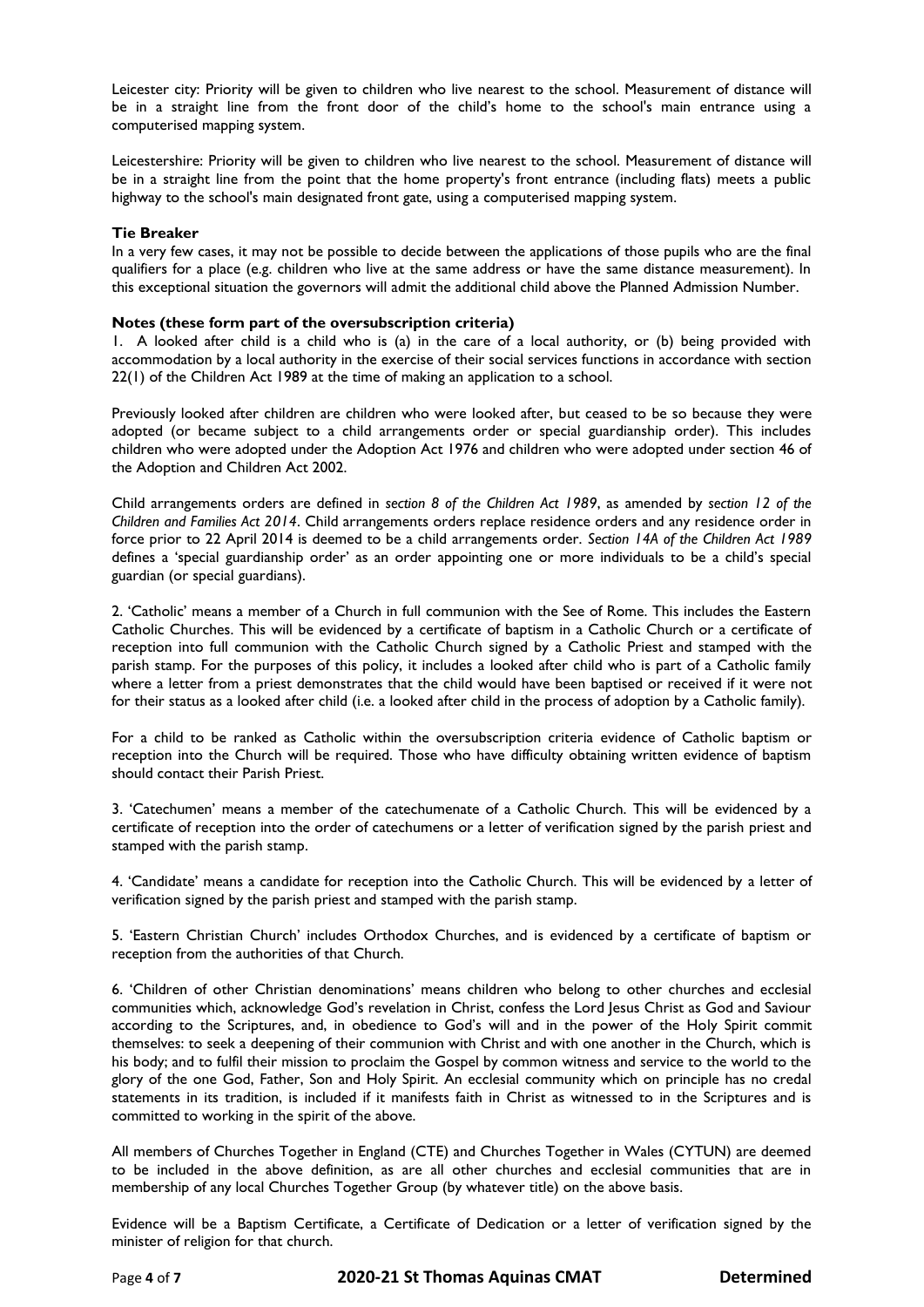7. 'Children of other faiths' means children who are members of a religious community that does not fall within the definition of 'other Christian denominations' at note 7 above and which falls within the definition of a religion for the purposes of charity law. The Charities Act 2011 defines religion to include:

- A religion which involves belief in more than one God, and
- A religion which does not involve belief in a God.

Case law has identified certain characteristics which describe the meaning of religion for the purposes of charity law, which are characterised by a belief in a supreme being and an expression of belief in that supreme being through worship.

This is evidenced by a Baptism Certificate, a Certificate of Dedication or a letter of verification signed by the religious leader of the community.

8. 'Siblings' means a child who lives as a brother or sister in the same house, including natural brothers or sisters with either one or both parents in common, adopted brothers or sisters, stepbrothers or sisters, foster brothers or sisters, or the child of a parent's partner where the child for whom the school place is sought is living in the same family unit at the same address as that sibling. It also includes natural brothers or sisters where the child for whom the school place is sought is not living in the same family unit as the same address as that sibling.

9. A 'parent' means all natural parents, any person who is not a parent but has parental responsibility for a child, and any person who has care of a child.

10. Home Address: The governors of each school use the same definition as used by the Local Authority within which the school is located.

# **SIXTH FORM ADMISSION ARRANGEMENTS FOR SPECIFIC SCHOOLS**

#### **ENGLISH MARTYRS CATHOLIC SCHOOLS LEICESTER**

English Martyrs' School Sixth Form offers Catholic Comprehensive education at Years 12 and 13. The Planned Admission Number (PAN) for each year is 120. Information, guidance and advice will be offered to all students in Year 11.

The School invites applications into Year 12 from students who have not previously studied at English Martyrs', and provides Information Advice and Guidance during Year 11.

Offers will be dependent on the student achieving the following minimum entry qualifications:

- For Level 3 courses students will be expected to have achieved at least 4 grades in GCSE (score from Level 2 BTec qualifications. These qualifications should be in different subjects)
- Students studying A Level courses in Science and Mathematics will be required to have achieved a minimum of Grade 6 at GCSE in Mathematics and a 6 in Sciences.
- Students studying A Level Psychology will be required to have achieved a minimum of Grade 5 at GCSE Science.
- All students are expected to respect the School's ethos and take part in the Religious Education Programme
- All students are expected to be committed to a rigorous study programme and subscribe to the Code of Conduct and the Dress Code.

Students are expected to commit to a two year study programme, providing their choice is appropriate to their abilities and career intentions. However provision to Year 13 is conditional on achieving at least 2 grade D's in Year 12.

# **Oversubscription for Sixth Form**

The planned admission number for the Sixth Form is 120 in Year 12 and 120 in Year 13.

If there are more applications than there are places, the governors will operate the oversubscription criteria above.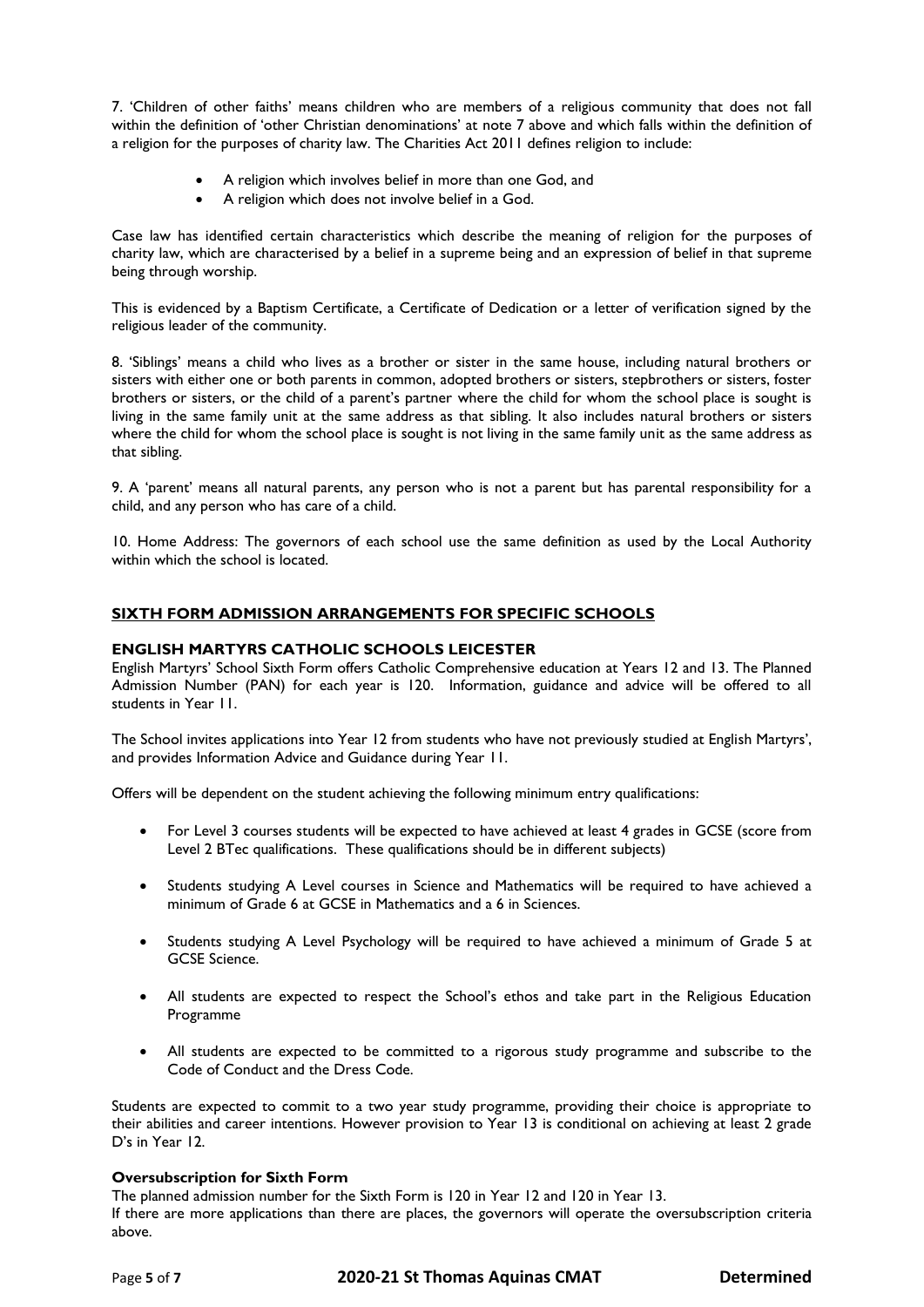# **ST PAUL'S CATHOLIC SCHOOL LEICESTER**

St Paul's Catholic School Sixth Form offers Catholic Comprehensive education at Years 12 and 13. The Planned Admission Number (PAN) for Year 12 is 130, and for Year 13 is 120.

Information, guidance and advice will be offered to all students in Year 11.

The School invites applications into Year 12 from students who have not previously studied at St Paul's. Please complete a 'Sixth Form Application Form'. Application deadline is the 31<sup>st</sup> January.

Late applications will be considered on an individual basis.

Offers will be dependent on the student achieving the following minimum entry qualifications:

- For Level 3 courses students will be expected to have achieved at least 5 GCSE grades at 5 -9 including English and Maths at GCSE with grades  $5 - 9$ . (or hold the equivalent point score from other qualifications. These qualifications should be in different subjects)
- For Level 2 courses students will be expected to have achieved at least 2 GCSE grades at grade 4. (or hold the equivalent point score from other qualifications).
- Students studying level 3 in Science and Mathematics courses will be required to have achieved a minimum of Grade 6 at GCSE in those subjects.
- Students studying Psychology will be required to have achieved a minimum of Grade 6 at GCSE Science or Maths.
- All students are expected to respect the School's ethos and take part in the Religious Education Programme
- All students are expected to be committed to a rigorous study programme

Students are advised where possible to commit to a two year study programme, providing their choice is appropriate to their abilities and career intentions.

Prospective students will be invited to attend an information and guidance interview to discuss the suitability of particular subjects and combinations of subjects. Interviews are held in March.

#### **In the event of over subscription**:

Places will be allocated according to the following order of priorities:

- a) Young people currently students at St. Paul's
- b) Other Baptised Catholics
- c) Young people from other Christian traditions and other world faith traditions who are seeking a spiritual dimension for their education.
- d) Other young people where places remain available